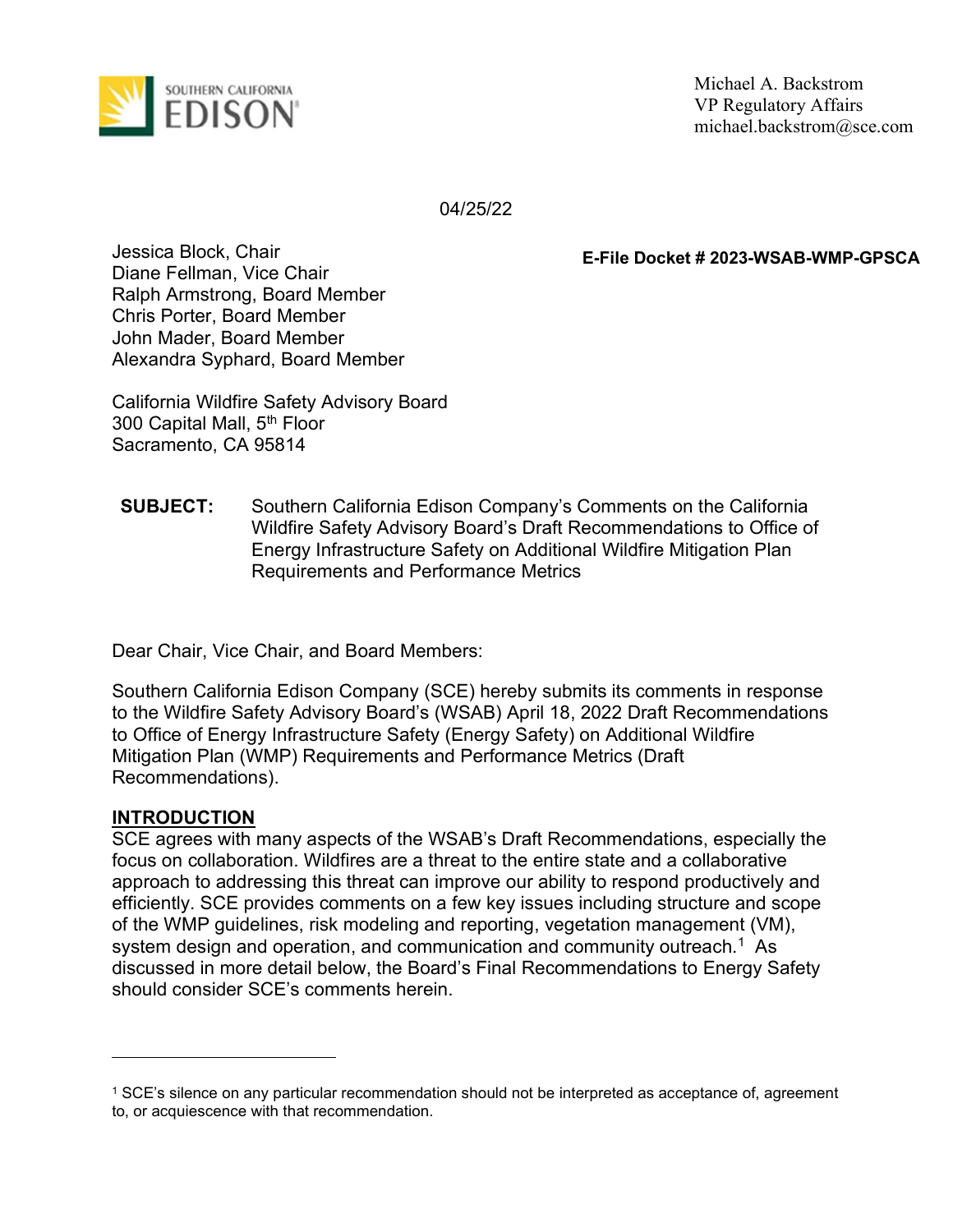## STRUCTURE AND SCOPE OF THE 2023 WMP GUIDELINES

SCE generally supports WSAB's recommendation that Energy Safety continue to coordinate WMP evaluations with other governmental entities, in particular, the California Public Utilities Commission (CPUC or Commission) and its relevant proceedings.<sup>2</sup> However, SCE requests that WSAB clarify its recommendation regarding "deepening the linkage between Energy Safety and CPUC oversight of IOU general operations, including authorization of wildfire mitigation actions and the funding of those actions."<sup>3</sup> WSAB's recommendations must be reconciled with Energy Safety's statutory requirements to timely review WMPs, $\displaystyle{^4}$  ensure that IOUs minimize risk of wildfire posed by electrical lines and equipment,<sup>5</sup> and that IOUs "achieve the highest level of safety, reliability and resiliency"<sup>6</sup> and not to encroach on funding authorization as that is the sole responsibility of the CPUC,<sup>7</sup> which is typically evaluated in IOUs' general rate cases (GRC). WSAB goes on to state that IOUs' scope and cost forecasts in the WMPs should be consistent with IOU GRC filings at the CPUC and that, "The CPUC's efforts and outcomes in these proceedings and the actions required by the WMP guidelines demands synchronization to optimize the State's wildfire oversight and the IOUs ability to meet its objectives."<sup>8</sup> These recommendations should be more fully evaluated consistent with PUC § 8386 and in the context of the timing of other internal utility business and operational planning processes.

SCE also generally supports WSAB's recommendations to eliminate redundancy and streamline the WMP requirements.<sup>9</sup> SCE notes that on April 22, 2022, Energy Safety held a workshop on proposed 2023 WMP Guidelines and SCE looks forward to submitting comments by the requested deadline of May 6, 2022 to further streamline these guidelines. Changes to the guidelines should be viewed from the perspective of minimizing the risk of wildfire posed by electrical infrastructure,<sup>10</sup> in high-fire risk areas,<sup>11</sup> and limit the content to the statutory requirements reflected in PUC § 8386(c). SCE cautions against additional requirements that are not meaningful in pursuit of reducing wildfire risks.

# RISK MODELLING AND REPORTING

WSAB recommends utilities "avoid describing risks or model parameters, etc. as unknown" and that "maps to be created defining polygons of priority."<sup>12</sup> SCE appreciates these recommendations and agrees that language describing modeling parameters should be precise when possible. SCE also notes that modeling is inherently uncertain and while SCE continues to improve its risk descriptions and

7 Id. § 8386.4.

<sup>2</sup> WSAB Comments at p. 13.

<sup>3</sup> WSAB Comments at p. 9 (emphasis added).

<sup>4</sup> Public Utilities Code § 8386.3.

 $5$  *Id.* § 8386(a).

<sup>6</sup> Id. § 8386(c)(14).

<sup>8</sup> WSAB Comments at p. 9 (emphasis added).

<sup>9</sup> WSAB Comments at pp. 9-13.

 $10$  *Id.* § 8386(a).

<sup>11</sup> *Id.*  $\S$  8386(c)(17).

<sup>12</sup> WSAB Comments, pp. 14-16.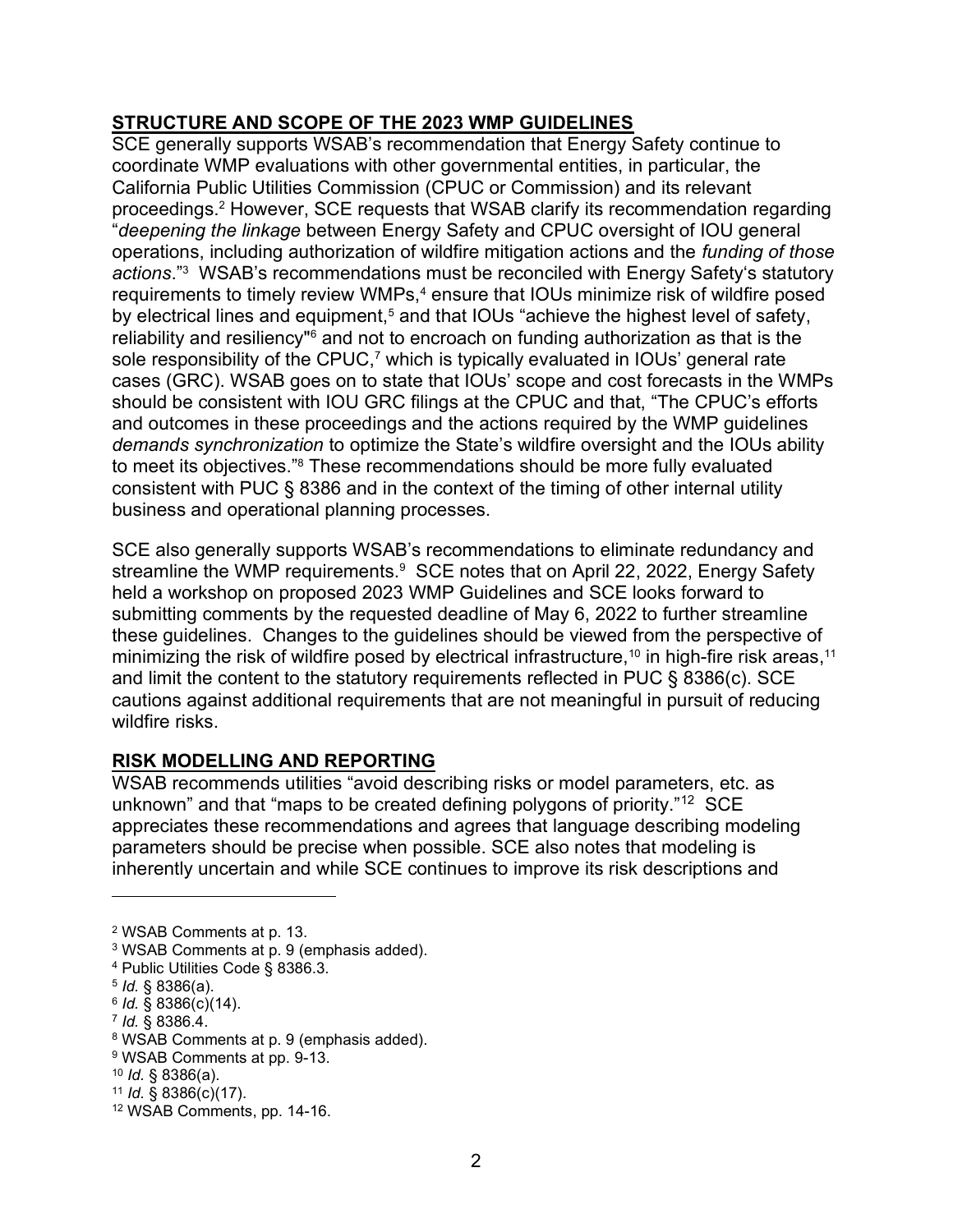modeling, inevitably there will always be some amount of unknown information or uncertainty. SCE looks forward to considering and evaluating these concepts as part of our continuously improving risk modeling efforts. Risk modeling is a particularly timeand data-intensive activity, and changes to model inputs, outputs and model methodologies can have unintended impacts. Therefore, recommendations like these are likely best served by stakeholders discussing them in the pre-established Energy Safety risk modeling working group meetings and/or other forums that can sufficiently evaluate each recommendation with due consideration.

Further, modifications to risk modeling should be informed by and aligned with the Risk OIR proceeding currently pending before the Commission.

SCE disagrees with WSAB's recommendation requiring that in their WMPs utilities track and describe all NOVs/NODs issued by all state agencies.<sup>13</sup> OEIS appropriately rejected the same unnecessary and burdensome recommendation made by WSAB for the 2022 WMP. Rejection of WSAB's recommendation is even more appropriate now that OEIS now has its own statutory basis for issuing NOV/NODs. These notices and responses are publicly available and accessible to WSAB and all stakeholders.

# VEGETATION MANAGEMENT: STRATEGIES AND ENVIRONMENTAL STEWARDSHIP

With respect to WSAB's comments about tree replacement services,<sup>14</sup> SCE provides tree replacement services as part of its Hazard Tree Management Program, and on a case-by-case basis for its line clearing program. Further, SCE has a Right Tree Right Place program which disseminates information to customers about safe tree options and landscaping selections. Through educational opportunities, SCE encourages its customers to select appropriately sized vegetation (at maturity) when making planting choices - whether replacement or initial planting – to limit encroachment on electrical assets. The Right Tree, Right Place program is created by ISA-certified arborists with knowledge and expertise about the types of trees that are compatible and can be in proximity with electrical infrastructure. Broader reforestation projects (for example, after a wildfire) informed by ecologists and fire scientists reach beyond the scope and goals of protecting utility assets and managing the electrical system in a way that mitigates or reduces ignitions, and additionally may not be feasible given the utility's jurisdiction and property rights. For these reasons, SCE does not agree that reporting on tree replacement programs informed by ecologists and fire scientists on staff or under contract with the utilities should be required in the 2023 WMP.

In response to WSAB's recommendations about the use of low-growing shrubs, <sup>15</sup> SCE agrees that pilot programs related to utility defensible space (UDS) are worthwhile;<sup>16</sup> however given SCE's limited property rights, the success of these programs often depends on willing collaboration by large scale property owners such as the U.S. Forest

<sup>13</sup> WSAB Comments, pp. 15-16.

<sup>14</sup> WSAB Comments, p. 21.

<sup>15</sup> WSAB Comments, pp. 21.

<sup>16</sup> See pgs. 516-517 of SCE's 2022 WMP Update.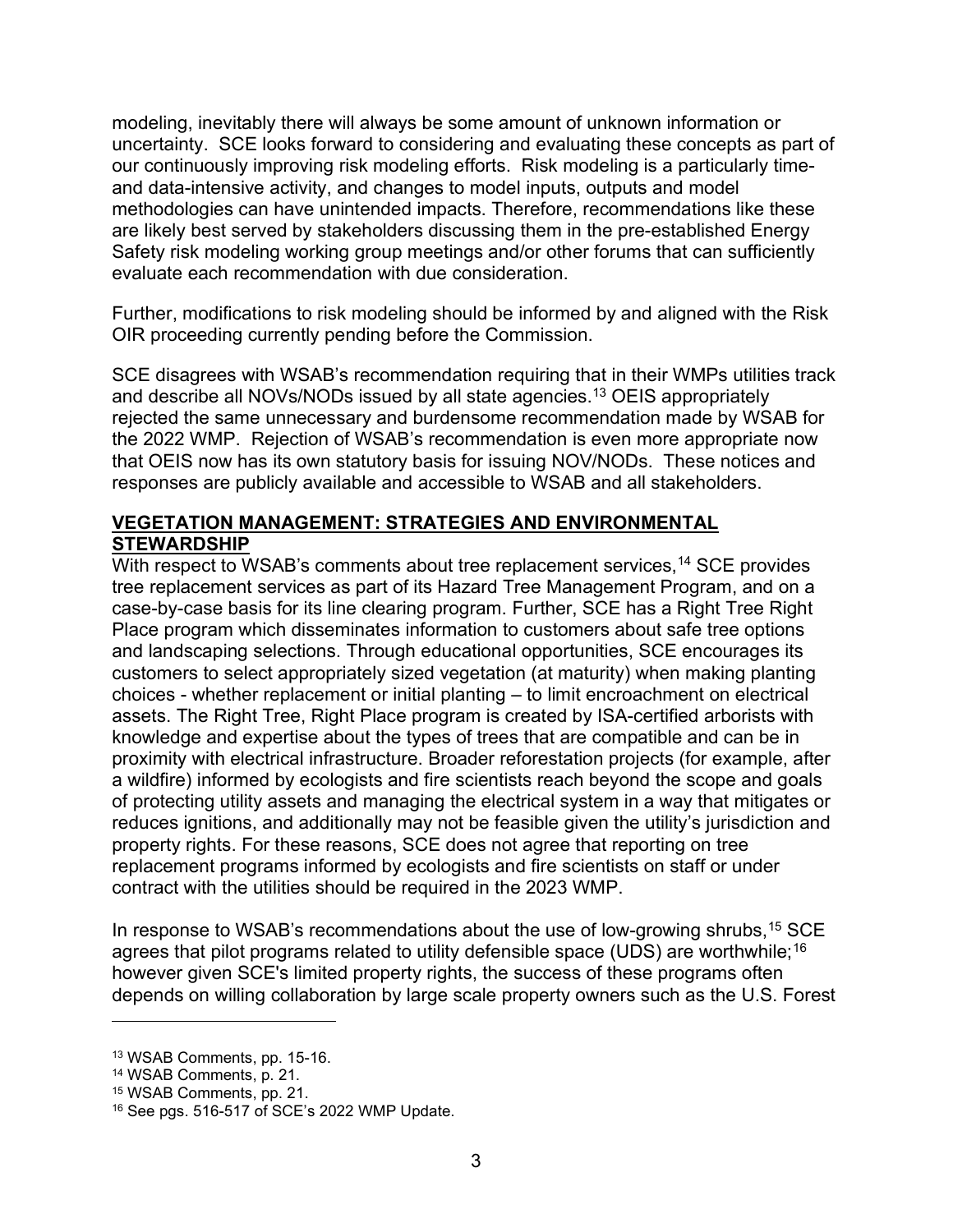Service. Any requirements in the 2023 WMP Guidelines should be mindful of the utility's limited ability to independently execute UDS programs.

## SYSTEM DESIGN AND OPERATION: GRID HARDENING, WORKFORCE MANAGEMENT, ASSET INSPECTIONS AND EMERGING TECHNOLOGY

WSAB recommends that the "2023 WMP Guidelines should request that utilities provide specific information about responses to lessons learned from prior fires, from research projects, and fire or weather-related experiences elsewhere in the country and world."<sup>17</sup> SCE agrees that prior fires, and fire or weather-related experiences, trends and issues across the country and world are important for learnings but does not believe it should be added as a WMP requirement. Much of what is recommended already takes place to inform SCE's mitigation portfolio as SCE has presented in the WMP. SCE's Fire Incident Preliminary Analysis (FIPA) process uses insights and lessons learned from prior fires.<sup>18</sup> For example, in the past SCE experienced an ignition associated with degradation at the top of a crossarm; subsequently SCE implemented aerial inspections which inspect structures and equipment from above, in addition to traditional groundbased inspections. SCE works with other utilities who have developed technology that SCE is piloting. SCE also participates in the International Wildfire Risk Management Consortium (IWRMC) and four joint-IOU working groups. SCE takes learnings from those collaborative forums to determine if the same risks exist at SCE and decide if any action/revision to the wildfire mitigation strategy is needed. Finally, this information will likely become duplicative with existing requirements that utility WMPs must include specific sections on lessons learned, research projects, and collaborative work with other entities.

WSAB also recommends that "The 2023 WMP Guidelines should require the utilities to identify any equipment or lines that may still be energized but not serving load and analyze whether and how best to de-energize those lines and equipment and/or remove them from service."19 SCE does not object to the recommendation that IOUs evaluate the risk involved in keeping idle lines or equipment energized as compared to disconnecting completely when not in use, but notes that overhead energized lines/equipment that are not providing electric service to a customer are still inspected and maintained by SCE so as not to create a safety hazard. SCE's practice is to deenergize certain sub-transmission line segments, designate them out-of-service and continue to inspect and maintain until such time as a final determination can be made that the subject structures/wires or underlying land or rights-of-way have no foreseeable use, at which time plans are made to remove the facilities. For overhead distribution lines and equipment, SCE has established guidelines to assess the value and necessity of said facilities in lieu of future electrical service need. In both instances, SCE follows GO 95 and when it is determined that such overhead facilities have no foreseeable use, plans are made and executed to remove said facilities. SCE believes additional tracking and reporting of out-of-service facilities to Energy Safety serves no useful purpose given

<sup>17</sup> WSAB Comments at p. 25.

<sup>18</sup> SCE 2022 WMP Update at pp. 471-473.

<sup>19</sup> WSAB Comments at p. 25.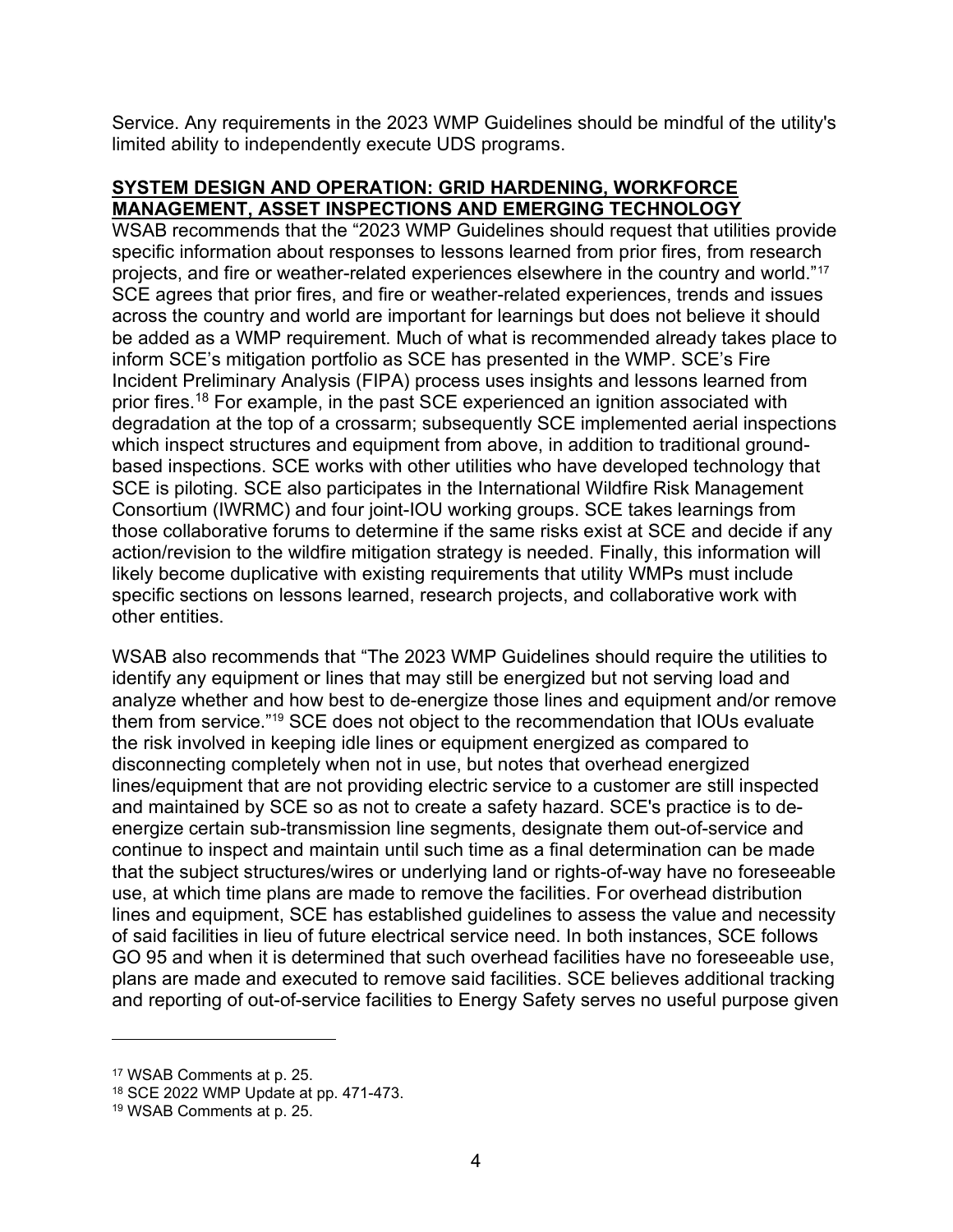that such facilities are inspected and maintained in keeping with programs already described in detail in the WMP; however, SCE is willing to discuss this topic should WMP workshops be convened.

In addition, WSAB raises safety concerns about legacy facilities and assets that were built prior to the initial establishment of General Order (GO) 95 protocols in 1941,<sup>20</sup> both inside and outside the HFTD, and recommends that IOUs identify any such legacy equipment and describe what modification, operation, and inspection protocols they are applying to that equipment.<sup>21</sup> As SCE has previously explained to the WSAB, $^{22}$  SCE regularly patrols, inspects, and maintains its power lines and assets, including those built prior to the adoption of GO 95. For example, SCE inspects its transmission lines in accordance with NERC requirements for vegetation management (Reliability Standard FAC003) on established intervals. Additionally, SCE patrolmen regularly inspect transmission lines to identify potential line problems such as reduced span clearance, tower or line hardware problems, or other conditions of concern. SCE also complies with maintenance and inspection requirements for transmission lines including NERC Reliability Standard FAC-501-WECC-2, CAISO Transmission Control Agreement Appendix C, CPUC GO 95 Rule 31.2, and CPUC GO 165 Section IV. SCE also performs supplemental inspections of its overhead lines located in its HFRA in accordance with its WMP. These regular patrols and inspections serve as additional means to monitor lines for potential safety and reliability concerns. Due to the extent of existing requirements and practices to inspect and maintain these assets, SCE does not see a basis or value in additional reporting requirements.

WSAB recommends utilities describe their protocols to provide for workforce safety when introducing new technologies or equipment and implementing new work practices.<sup>23</sup> Workforce safety is a critical aspect of SCE's business practices and SCE has processes in place to help ensure the safety of our workforce.<sup>24</sup> This recommendation is not needed to further reduce wildfire risk. SCE agrees with Energy Safety that this recommendation is not applicable to the WMP and better addressed by

 $20$  SCE understands GO 95 Rule 12.3 to be applicable to overhead distribution and transmission lines constructed prior to July 1942, which for today would mainly impact certain transmission lines comprised of support structures, wires, insulators, hardware, etc. The wire-to-wire and wire-to-ground/object clearances adopted in 1942 were, in many cases the same or similar to clearances specified in preceding GOs 64 and 64A. Further, although engineering and design of overhead power lines has evolved and progressed since the issuance of GO 64 in 1928, SCE continues to evaluate and inspect these vintage structures and has ongoing plans to refresh and replace these lines or segments of these lines. <sup>21</sup> WSAB Comments at p. 23.

<sup>&</sup>lt;sup>22</sup> SCE Comments on the WSAB's Draft Recommendations on the 2021 WMP Updates for Large IOUs, at p. 8.

<sup>23</sup> WSAB Comments at p. 23.

<sup>&</sup>lt;sup>24</sup> See SCE's Comments on WSAB's Draft Recommendations on the 2021 WMP Updates for Large IOUs at pp. 6-7.